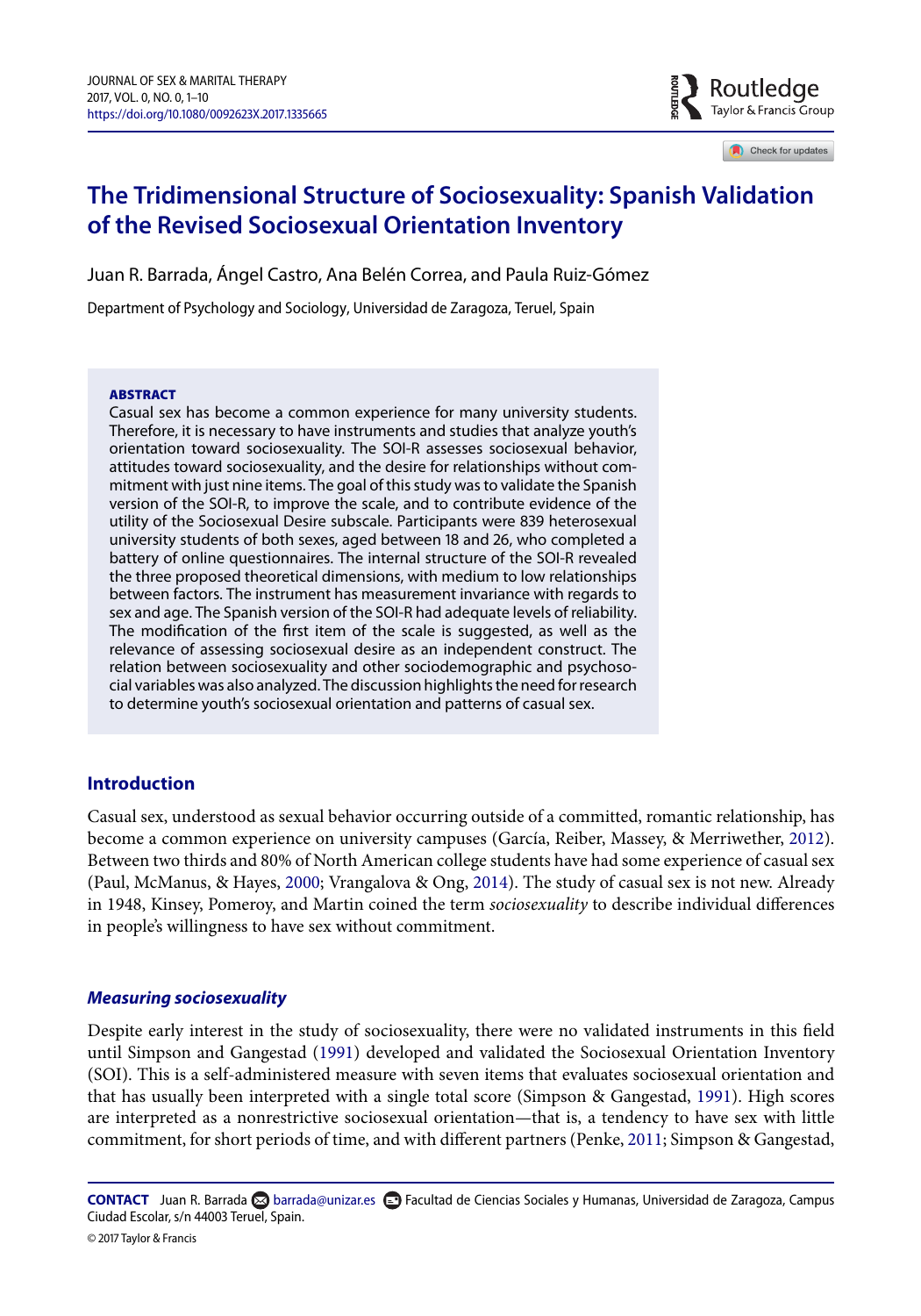[1991\)](#page-9-2). The SOI has been shown in more than fifty published studies (Penke, [2011\)](#page-9-3) to be an instrument that can measure the construct.

However, despite its popularity and utility, the SOI has been heavily criticized, both conceptually and psychometrically. The main criticism is its consideration of sociosexuality as being unidimensional (Asendorpf & Penke, [2005;](#page-8-1) Jackson & Kirkpatrick, [2007\)](#page-9-4). Some authors, including the authors of the original version, have proposed the existence of two factors, a behavioral factor and a factor of attitudes toward sociosexuality (Banai & Pavela, [2015;](#page-8-2) Simpson & Gangestad, [1991;](#page-9-2) Webster & Bryan, [2007\)](#page-9-5), thus differentiating between actually performing casual sex and its appraisal. The SOI's low internal consistency in some studies (Voracek, [2005\)](#page-9-6) and the distribution of the scores (Lippa, [2009;](#page-9-7) Webster & Bryan, [2007\)](#page-9-5) have also been criticized. Another criticism is the response format, open for some items, and the different response scales, which produce inconsistent results and make it impossible to obtain a global score (Asendorpf & Penke, [2005;](#page-8-1) Voracek, [2005\)](#page-9-6). Lastly, the wording of Item 4 has been criticized ("How often do you fantasize about having sex with someone other than your current dating partner?") because it is inappropriate for people without a partner (Clark, [2006\)](#page-8-3).

In order to overcome these shortcomings, and on the basis of the original instrument, Penke and Asendorpf [\(2008\)](#page-9-8) developed and validated the Revised Sociosexual Orientation Inventory (SOI-R). This measure is a self-administered questionnaire with nine items whose main contribution is to evaluate sociosexuality on three dimensions, each one with a unique and different psychological meaning. Thus, the first three items of the SOI-R evaluate past sociosexual behavior (number of partners with whom the person had relations in the past 12 months; number of sole partners and number of partners without commitment, without time reference). Items 4 to 6 assess attitudes toward sex without commitment (e.g., "Sex without love is OK"). The last three items, new with respect to the SOI, assess sociosexual desire (e.g., "How often do you experience sexual arousal when you are in contact with someone you are not in a committed romantic relationship with?"). Item wording can be seen in Table 2. All the items of the SOI-R are rated on a Likert-type scale with the same number of alternatives, which makes the questionnaire appropriate to complete in writing or in online studies (Penke, [2011\)](#page-9-3). The response options range from *0* to *20* or *more* in the Behavioral dimension, from *strongly disagree* to *strongly agree* in Attitudes, and from *never* to *at least once a day* in Desire. There are two response formats, one with nine and one with five alternatives, with similar psychometric properties (Penke, [2011;](#page-9-3) Penke & Asendorpf, [2008\)](#page-9-8).

The SOI-R has been successfully used in various studies (Jankowski, Díaz-Morales, Vollmer, & Randler, [2014;](#page-9-9) Kandrik, Fincher, Jones, & DeBruine, [2014;](#page-9-10) Vrangalova & Ong, [2014;](#page-9-1) Zelazniewicz &

| Models         |                                                 | $\chi^2$ | df | р       | <b>RMSEA</b> | TLI  | <b>CFI</b> | $\triangle$ RMSEA | $\triangle$ CFI |
|----------------|-------------------------------------------------|----------|----|---------|--------------|------|------------|-------------------|-----------------|
| M1             | $CFA - SOL-R$                                   | 115.414  | 24 | < 0.001 | .067         | .957 | .971       |                   |                 |
| M <sub>2</sub> | ESEM - SOI-R                                    | 25.941   | 12 | .010    | .037         | .987 | .996       |                   |                 |
| M <sub>3</sub> | CFA - SOI-R-Modified                            | 116.270  | 24 | < 0.001 | .068         | .963 | .975       |                   |                 |
| M4             | ESEM - SOI-R-Modified                           | 32.546   | 12 | .001    | .045         | .983 | .994       |                   |                 |
|                | Invariance by sex (ESEM - SOI-R-Modified)       |          |    |         |              |      |            |                   |                 |
| M <sub>5</sub> | Women                                           | 28.577   | 12 | .005    | .048         | .982 | .994       |                   |                 |
| M <sub>6</sub> | Men                                             | 16.160   | 12 | .184    | .039         | .986 | .995       |                   |                 |
| M7             | Equal form                                      | 45.120   | 24 | .006    | .046         | .983 | .994       |                   |                 |
| M <sub>8</sub> | Equal form and loadings                         | 86.078   | 42 | < .001  | .050         | .979 | .988       | .004              | $-.006$         |
| M9             | Equal form, loadings, and intercepts            | 126.516  | 48 | < .001  | .062         | .968 | .978       | .012              | $-.010$         |
| M10            | Equal form, loadings, intercepts, and residuals | 148.776  | 57 | < 0.001 | .062         | .968 | .975       | .000              | $-.003$         |
|                | Invariance by age (ESEM – SOI-R-Modified)       |          |    |         |              |      |            |                   |                 |
| M11            | Younger                                         | 22.156   | 12 | .036    | .048         | .980 | .993       |                   |                 |
| M12            | Older                                           | 24.613   | 12 | .017    | .047         | .982 | .994       |                   |                 |
| M13            | Equal form                                      | 47.125   | 24 | .003    | .048         | .981 | .994       |                   |                 |
| M14            | Equal form and loadings                         | 79.125   | 42 | < 0.001 | .046         | .983 | .990       | $-.002$           | $-.004$         |
| M15            | Equal form, loadings, and intercepts            | 99.670   | 48 | < .001  | .051         | .979 | .986       | .005              | $-.004$         |
| M16            | Equal form, loadings, intercepts, and residuals | 133.292  | 57 | < 0.001 | .056         | .974 | .979       | .005              | $-.007$         |

<span id="page-1-0"></span>Table 1 Goodness-of-fit indices for the different models.

*Note*. SOI-R = Revised Sociosexual Orientation Inventory; *df* = degrees of freedom; RMSEA = root mean square error of approximation; TLI = Tucker-Lewis index; CFI = comparative fit index;  $\Delta$  = increment in fit index with respect to previous model; CFA = confirmatory factor analysis;  $ESEM =$  exploratory structural equation modeling.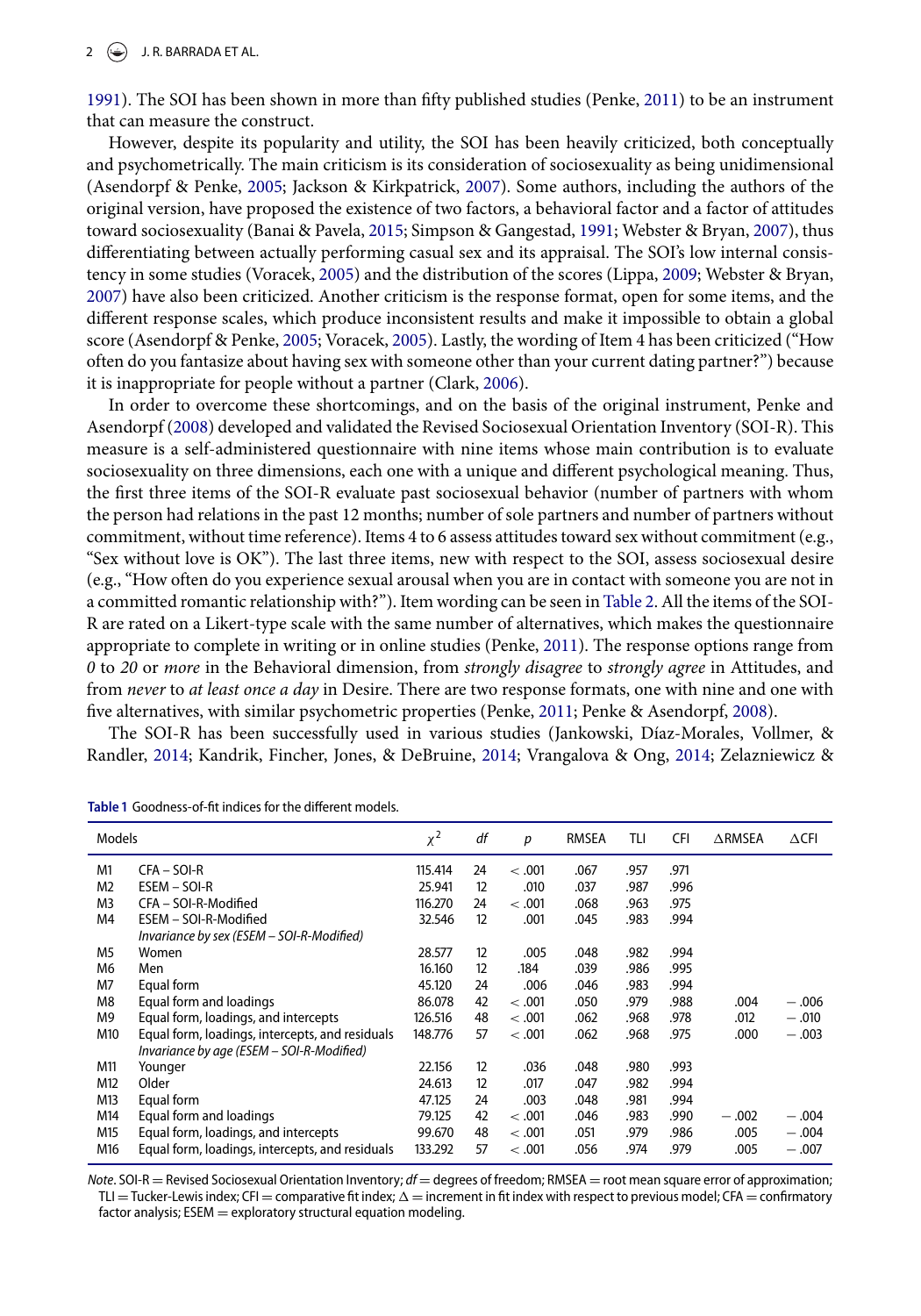<span id="page-2-1"></span>

| Table 2 Item loadings, factor scores descriptive statistics, and inter-factor correlations of the SOI-R. |  |  |
|----------------------------------------------------------------------------------------------------------|--|--|
|                                                                                                          |  |  |

| .01<br>1. With how many different partners have you had sexual<br>.90<br>$-.05$<br>relations with penetration in your lifetime? <sup>ª</sup><br>2. With how many different partners have you had sexual<br>$-.02$<br>.88<br>.00<br>intercourse on one and only one occasion?<br>3. With how many different partners have you had sexual<br>.95<br>.01<br>.04<br>intercourse without having an interest in a long-term<br>committed relationship with this person?<br>4. Sex without love is OK.<br>.00<br>.83<br>$-.09$<br>5. I can imagine myself being comfortable and enjoying<br>.01<br>.84<br>.06<br>"casual" sex with different partners.<br>6. I do not want to have sex with a person until I am sure<br>$-.19$<br>$-.61$<br>.00<br>that we will have a long-term, serious relationship.<br>7. How often do you have fantasies about having sex with<br>.02<br>.80<br>$-.09$<br>someone you are not in a committed romantic<br>relationship with?<br>8. How often do you experience sexual arousal when you<br>.02<br>$-.14$<br>.91<br>are in contact with someone you are not in a committed<br>romantic relationship with?<br>9. In everyday life, how often do you have spontaneous<br>$-.03$<br>.00<br>.78<br>fantasies about having sex with someone you have just<br>met?<br>Descriptive statistics<br>Behavior<br>Attitude<br>Desire<br>Means (SD) by Sex (M10)<br>Women<br>0(1)<br>0(1)<br>0(1)<br>Men<br>$-0.07(0.87)$<br>0.36(0.82)<br>0.89(1.19)<br>Means (SD) by Age (M16)<br>Younger<br>0(1)<br>0(1)<br>0(1)<br>Older<br>0.64(1.98)<br>0.26(0.88)<br>0.13(1.29)<br>Correlations<br><b>Behavior</b><br>Attitude<br><b>Desire</b><br>Correlations by Sex (M10)<br>Women<br>.49<br>Attitude<br>.58<br><b>Desire</b><br>.46<br>Men<br>Attitude<br>.43<br>.55<br><b>Desire</b><br>.23<br>Correlations by Age (M16)<br>Younger<br>Attitude<br>.49<br>Desire<br>.59<br>.35<br>Older<br>Attitude<br>.43<br>.36<br>.56<br>Desire | Item Loadings (M4) | <b>Behavior</b> | Attitude | Desire |
|----------------------------------------------------------------------------------------------------------------------------------------------------------------------------------------------------------------------------------------------------------------------------------------------------------------------------------------------------------------------------------------------------------------------------------------------------------------------------------------------------------------------------------------------------------------------------------------------------------------------------------------------------------------------------------------------------------------------------------------------------------------------------------------------------------------------------------------------------------------------------------------------------------------------------------------------------------------------------------------------------------------------------------------------------------------------------------------------------------------------------------------------------------------------------------------------------------------------------------------------------------------------------------------------------------------------------------------------------------------------------------------------------------------------------------------------------------------------------------------------------------------------------------------------------------------------------------------------------------------------------------------------------------------------------------------------------------------------------------------------------------------------------------------------------------------------------------------------------------------------------------------------------------------------------------------------|--------------------|-----------------|----------|--------|
|                                                                                                                                                                                                                                                                                                                                                                                                                                                                                                                                                                                                                                                                                                                                                                                                                                                                                                                                                                                                                                                                                                                                                                                                                                                                                                                                                                                                                                                                                                                                                                                                                                                                                                                                                                                                                                                                                                                                              |                    |                 |          |        |
|                                                                                                                                                                                                                                                                                                                                                                                                                                                                                                                                                                                                                                                                                                                                                                                                                                                                                                                                                                                                                                                                                                                                                                                                                                                                                                                                                                                                                                                                                                                                                                                                                                                                                                                                                                                                                                                                                                                                              |                    |                 |          |        |
|                                                                                                                                                                                                                                                                                                                                                                                                                                                                                                                                                                                                                                                                                                                                                                                                                                                                                                                                                                                                                                                                                                                                                                                                                                                                                                                                                                                                                                                                                                                                                                                                                                                                                                                                                                                                                                                                                                                                              |                    |                 |          |        |
|                                                                                                                                                                                                                                                                                                                                                                                                                                                                                                                                                                                                                                                                                                                                                                                                                                                                                                                                                                                                                                                                                                                                                                                                                                                                                                                                                                                                                                                                                                                                                                                                                                                                                                                                                                                                                                                                                                                                              |                    |                 |          |        |
|                                                                                                                                                                                                                                                                                                                                                                                                                                                                                                                                                                                                                                                                                                                                                                                                                                                                                                                                                                                                                                                                                                                                                                                                                                                                                                                                                                                                                                                                                                                                                                                                                                                                                                                                                                                                                                                                                                                                              |                    |                 |          |        |
|                                                                                                                                                                                                                                                                                                                                                                                                                                                                                                                                                                                                                                                                                                                                                                                                                                                                                                                                                                                                                                                                                                                                                                                                                                                                                                                                                                                                                                                                                                                                                                                                                                                                                                                                                                                                                                                                                                                                              |                    |                 |          |        |
|                                                                                                                                                                                                                                                                                                                                                                                                                                                                                                                                                                                                                                                                                                                                                                                                                                                                                                                                                                                                                                                                                                                                                                                                                                                                                                                                                                                                                                                                                                                                                                                                                                                                                                                                                                                                                                                                                                                                              |                    |                 |          |        |
|                                                                                                                                                                                                                                                                                                                                                                                                                                                                                                                                                                                                                                                                                                                                                                                                                                                                                                                                                                                                                                                                                                                                                                                                                                                                                                                                                                                                                                                                                                                                                                                                                                                                                                                                                                                                                                                                                                                                              |                    |                 |          |        |
|                                                                                                                                                                                                                                                                                                                                                                                                                                                                                                                                                                                                                                                                                                                                                                                                                                                                                                                                                                                                                                                                                                                                                                                                                                                                                                                                                                                                                                                                                                                                                                                                                                                                                                                                                                                                                                                                                                                                              |                    |                 |          |        |
|                                                                                                                                                                                                                                                                                                                                                                                                                                                                                                                                                                                                                                                                                                                                                                                                                                                                                                                                                                                                                                                                                                                                                                                                                                                                                                                                                                                                                                                                                                                                                                                                                                                                                                                                                                                                                                                                                                                                              |                    |                 |          |        |
|                                                                                                                                                                                                                                                                                                                                                                                                                                                                                                                                                                                                                                                                                                                                                                                                                                                                                                                                                                                                                                                                                                                                                                                                                                                                                                                                                                                                                                                                                                                                                                                                                                                                                                                                                                                                                                                                                                                                              |                    |                 |          |        |
|                                                                                                                                                                                                                                                                                                                                                                                                                                                                                                                                                                                                                                                                                                                                                                                                                                                                                                                                                                                                                                                                                                                                                                                                                                                                                                                                                                                                                                                                                                                                                                                                                                                                                                                                                                                                                                                                                                                                              |                    |                 |          |        |
|                                                                                                                                                                                                                                                                                                                                                                                                                                                                                                                                                                                                                                                                                                                                                                                                                                                                                                                                                                                                                                                                                                                                                                                                                                                                                                                                                                                                                                                                                                                                                                                                                                                                                                                                                                                                                                                                                                                                              |                    |                 |          |        |
|                                                                                                                                                                                                                                                                                                                                                                                                                                                                                                                                                                                                                                                                                                                                                                                                                                                                                                                                                                                                                                                                                                                                                                                                                                                                                                                                                                                                                                                                                                                                                                                                                                                                                                                                                                                                                                                                                                                                              |                    |                 |          |        |
|                                                                                                                                                                                                                                                                                                                                                                                                                                                                                                                                                                                                                                                                                                                                                                                                                                                                                                                                                                                                                                                                                                                                                                                                                                                                                                                                                                                                                                                                                                                                                                                                                                                                                                                                                                                                                                                                                                                                              |                    |                 |          |        |
|                                                                                                                                                                                                                                                                                                                                                                                                                                                                                                                                                                                                                                                                                                                                                                                                                                                                                                                                                                                                                                                                                                                                                                                                                                                                                                                                                                                                                                                                                                                                                                                                                                                                                                                                                                                                                                                                                                                                              |                    |                 |          |        |
|                                                                                                                                                                                                                                                                                                                                                                                                                                                                                                                                                                                                                                                                                                                                                                                                                                                                                                                                                                                                                                                                                                                                                                                                                                                                                                                                                                                                                                                                                                                                                                                                                                                                                                                                                                                                                                                                                                                                              |                    |                 |          |        |
|                                                                                                                                                                                                                                                                                                                                                                                                                                                                                                                                                                                                                                                                                                                                                                                                                                                                                                                                                                                                                                                                                                                                                                                                                                                                                                                                                                                                                                                                                                                                                                                                                                                                                                                                                                                                                                                                                                                                              |                    |                 |          |        |
|                                                                                                                                                                                                                                                                                                                                                                                                                                                                                                                                                                                                                                                                                                                                                                                                                                                                                                                                                                                                                                                                                                                                                                                                                                                                                                                                                                                                                                                                                                                                                                                                                                                                                                                                                                                                                                                                                                                                              |                    |                 |          |        |
|                                                                                                                                                                                                                                                                                                                                                                                                                                                                                                                                                                                                                                                                                                                                                                                                                                                                                                                                                                                                                                                                                                                                                                                                                                                                                                                                                                                                                                                                                                                                                                                                                                                                                                                                                                                                                                                                                                                                              |                    |                 |          |        |
|                                                                                                                                                                                                                                                                                                                                                                                                                                                                                                                                                                                                                                                                                                                                                                                                                                                                                                                                                                                                                                                                                                                                                                                                                                                                                                                                                                                                                                                                                                                                                                                                                                                                                                                                                                                                                                                                                                                                              |                    |                 |          |        |
|                                                                                                                                                                                                                                                                                                                                                                                                                                                                                                                                                                                                                                                                                                                                                                                                                                                                                                                                                                                                                                                                                                                                                                                                                                                                                                                                                                                                                                                                                                                                                                                                                                                                                                                                                                                                                                                                                                                                              |                    |                 |          |        |
|                                                                                                                                                                                                                                                                                                                                                                                                                                                                                                                                                                                                                                                                                                                                                                                                                                                                                                                                                                                                                                                                                                                                                                                                                                                                                                                                                                                                                                                                                                                                                                                                                                                                                                                                                                                                                                                                                                                                              |                    |                 |          |        |
|                                                                                                                                                                                                                                                                                                                                                                                                                                                                                                                                                                                                                                                                                                                                                                                                                                                                                                                                                                                                                                                                                                                                                                                                                                                                                                                                                                                                                                                                                                                                                                                                                                                                                                                                                                                                                                                                                                                                              |                    |                 |          |        |
|                                                                                                                                                                                                                                                                                                                                                                                                                                                                                                                                                                                                                                                                                                                                                                                                                                                                                                                                                                                                                                                                                                                                                                                                                                                                                                                                                                                                                                                                                                                                                                                                                                                                                                                                                                                                                                                                                                                                              |                    |                 |          |        |
|                                                                                                                                                                                                                                                                                                                                                                                                                                                                                                                                                                                                                                                                                                                                                                                                                                                                                                                                                                                                                                                                                                                                                                                                                                                                                                                                                                                                                                                                                                                                                                                                                                                                                                                                                                                                                                                                                                                                              |                    |                 |          |        |
|                                                                                                                                                                                                                                                                                                                                                                                                                                                                                                                                                                                                                                                                                                                                                                                                                                                                                                                                                                                                                                                                                                                                                                                                                                                                                                                                                                                                                                                                                                                                                                                                                                                                                                                                                                                                                                                                                                                                              |                    |                 |          |        |
|                                                                                                                                                                                                                                                                                                                                                                                                                                                                                                                                                                                                                                                                                                                                                                                                                                                                                                                                                                                                                                                                                                                                                                                                                                                                                                                                                                                                                                                                                                                                                                                                                                                                                                                                                                                                                                                                                                                                              |                    |                 |          |        |
|                                                                                                                                                                                                                                                                                                                                                                                                                                                                                                                                                                                                                                                                                                                                                                                                                                                                                                                                                                                                                                                                                                                                                                                                                                                                                                                                                                                                                                                                                                                                                                                                                                                                                                                                                                                                                                                                                                                                              |                    |                 |          |        |
|                                                                                                                                                                                                                                                                                                                                                                                                                                                                                                                                                                                                                                                                                                                                                                                                                                                                                                                                                                                                                                                                                                                                                                                                                                                                                                                                                                                                                                                                                                                                                                                                                                                                                                                                                                                                                                                                                                                                              |                    |                 |          |        |

*Notes*. SOI-R = Revised Sociosexual Orientation Inventory. Shaded cells indicate the factor to which the item theoretically belongs. Boldface loadings indicate loadings, in absolute value, over .30.

<span id="page-2-0"></span><sup>a</sup>The original SOI-R wording was "With how many different partners have you had sex within the past 12 months?" Item loading was higher with this modification.

Pawlowski, [2011\)](#page-9-11) and validated in Hungary (Mesko, Láng, & Kocsor, [2014\)](#page-9-12) and Portugal (Neto, [2016\)](#page-9-13). It has been shown to be appropriate for different populations, with ages ranging between 18 and 63 years, regardless of educational level, sexual orientation, and relational status (Penke, [2011\)](#page-9-3).

# *Correlates of sociosexuality*

Sociosexuality has been has linked to different kinds of variables (Claxton & van Dulmen, [2013\)](#page-8-4). According to Schmitt [\(2005\)](#page-9-14), the most replicated finding is that men have a less restrictive orientation toward sociosexuality than women. Many studies corroborate this statement (see García et al., [2012;](#page-8-0)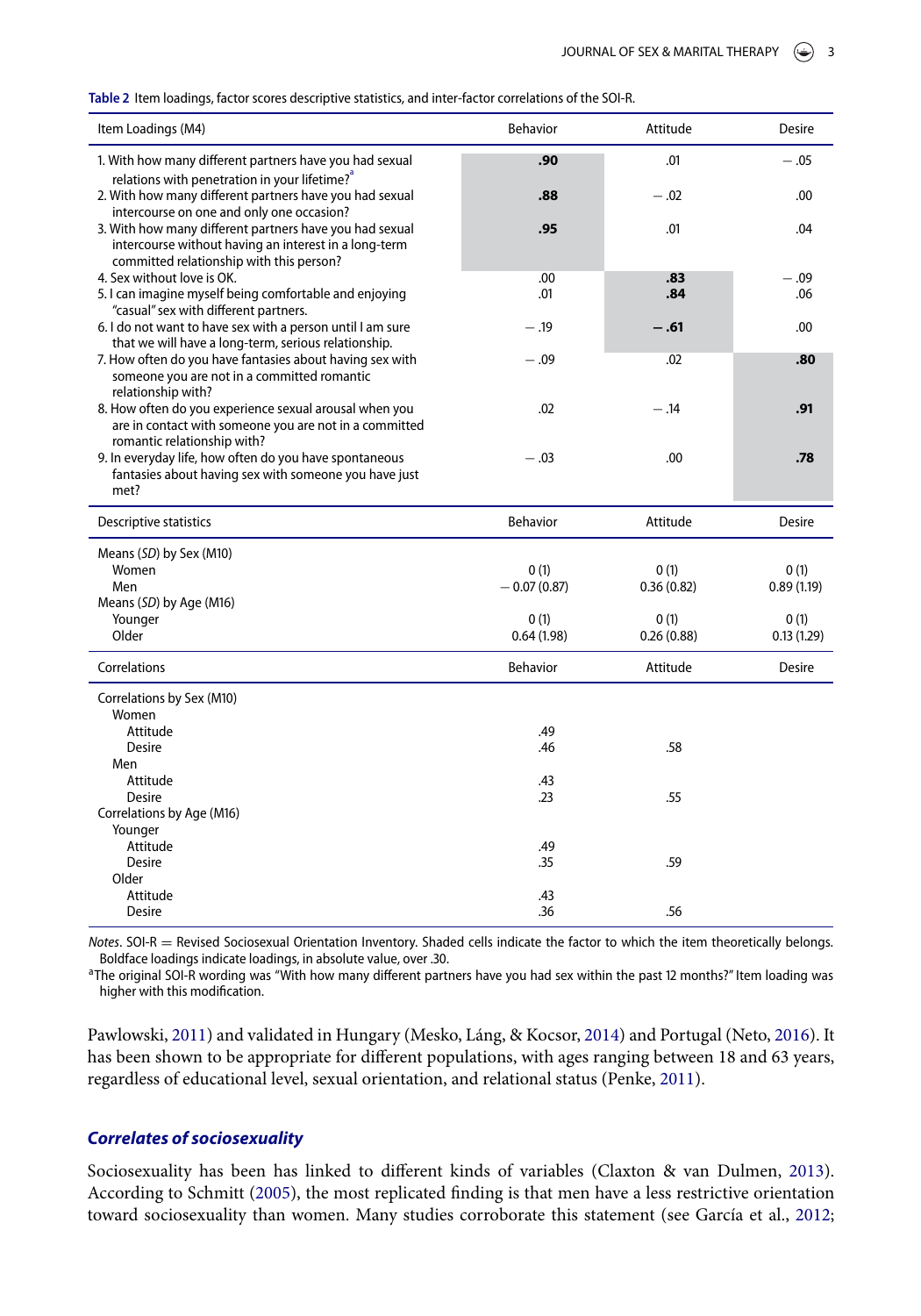Lippa, [2009;](#page-9-7) Simpson & Gangestad, [1991\)](#page-9-2), although some studies warn that these differences exist in attitudes and the desire but not in behavior (Mesko et al., [2014;](#page-9-12) Penke & Asendorpf, [2008\)](#page-9-8). It is considered that in a competitive market with similar ratios of men and women, expectations and desires will hardly correspond to the real number of partners.

Other sociodemographic variables related to sociosexuality are age, religiosity, and relationship status. With regard to the first one, Mesko et al. [\(2014\)](#page-9-12) found that older participants scored higher on the Behavior subscale (this is expected, given that two of the three items of the SOI-R refer to lifetime relationships), and young people scored higher on the Desire subscale. On the other hand, as romantic commitment is underlined by majority religions, it has been found that more religious individuals tend to be more restrictive (Claxton & van Dulmen, [2013\)](#page-8-4). Likewise, an inverse relationship has been shown between having a partner and the duration of that relationship with sociosexuality scores (Penke & Asendorpf, [2008;](#page-9-8) Simpson & Gangestad, [1991\)](#page-9-2).

Some individual traits have also been related to sociosexuality. For example, an association has been found between sexual sensation-seeking, as the variety of partners and experiences are key elements of this construct (Hoyle, Fejfar, & Miller, [2000;](#page-8-5) Paul et al., [2000\)](#page-9-0). The relation between sociosexuality and variables such as self-esteem, depression, and sexual preoccupation is not clear (Vrangalova & Ong, [2014\)](#page-9-1). It is unclear whether there is a direct or an inverse relationship between measures of psychosexual well-being and sociosexuality. Moreover, it is not even clear if sociosexuality is a cause or a consequence (Eisenberg, Ackard, Resnick, & Neumark-Sztainer, [2009;](#page-8-6) Vrangalova & Ong, [2014\)](#page-9-1).

The need for this study arises for several reasons. First, the currently high prevalence of casual sexual relations among youth shows the need for validated instruments for its evaluation. And, second, measuring instruments and research on sociosexuality outside of North America are currently scarce. More validations are needed of the SOI-R to verify whether it supports cultural differences. Therefore, the goals of this study were (1) to validate the Spanish version of the SOI-R; (2) to improve the scale because the time frame of the items of the Behavioral dimension is not homogeneous; and (3) to evaluate the utility of the third subscale, Sociosexual Desire. This third dimension is the greatest conceptual contribution of SOI-R versus the SOI.

We assessed the internal structure of the instrument and its internal consistency. To overcome an existing shortfall in instruments that are validated in the field of sexuality (Weinfurt et al., [2015\)](#page-9-15), measurement invariance was assessed by sex and age, that is, that equal scores can lead to the same interpretation for different groups. Lastly, the relations between the scores of the subscales of the SOI-R and other sociodemographic (i.e., age, religiosity, relationship status) and psychosocial variables (i.e., sexual sensation-seeking, self-esteem as a sexual partner, dissatisfaction with sexual life, sexual preoccupation) were analyzed to determine convergent validity.

## **Method**

#### *Procedure and participants*

Data were collected through the Internet with Google Forms. The link to the survey was distributed through the e-mail distribution lists of the students of the authors' university. Participants provided informed consent after reading the description of the study, where the anonymity of the responses was clearly stated. Participants had to be 18 years old or older to take the survey. This procedure was approved by the Ethics Review Board for Clinical Research of the region.

The initial sample comprised 1,582 participants ( $M_{\text{age}} = 23.72$ ; *SD* = 6.58). Of them, we selected those who met the conditions of being aged 18 to 26 years, studying for a university degree, and correctly answering a control question (see below). In addition, as the samples of nonheterosexual individuals were very small, we decided to use only heterosexual participants. Thus, the final sample comprised 839 heterosexual university students of both sexes (72.8% women, 27.2% men), aged between 18 and 26 years old ( $M = 21.42$ ,  $SD = 1.90$ ). The general religiosity index was 2.70 ( $SD = 2.86$ ), on a scale that ranges from 0 (*not at all religious*) to 10 (*extremely religious*). Of the participants, 55.8% (*n* = 468) had a partner, with a mean relationship duration of 28.6 months  $(SD = 21.86)$ .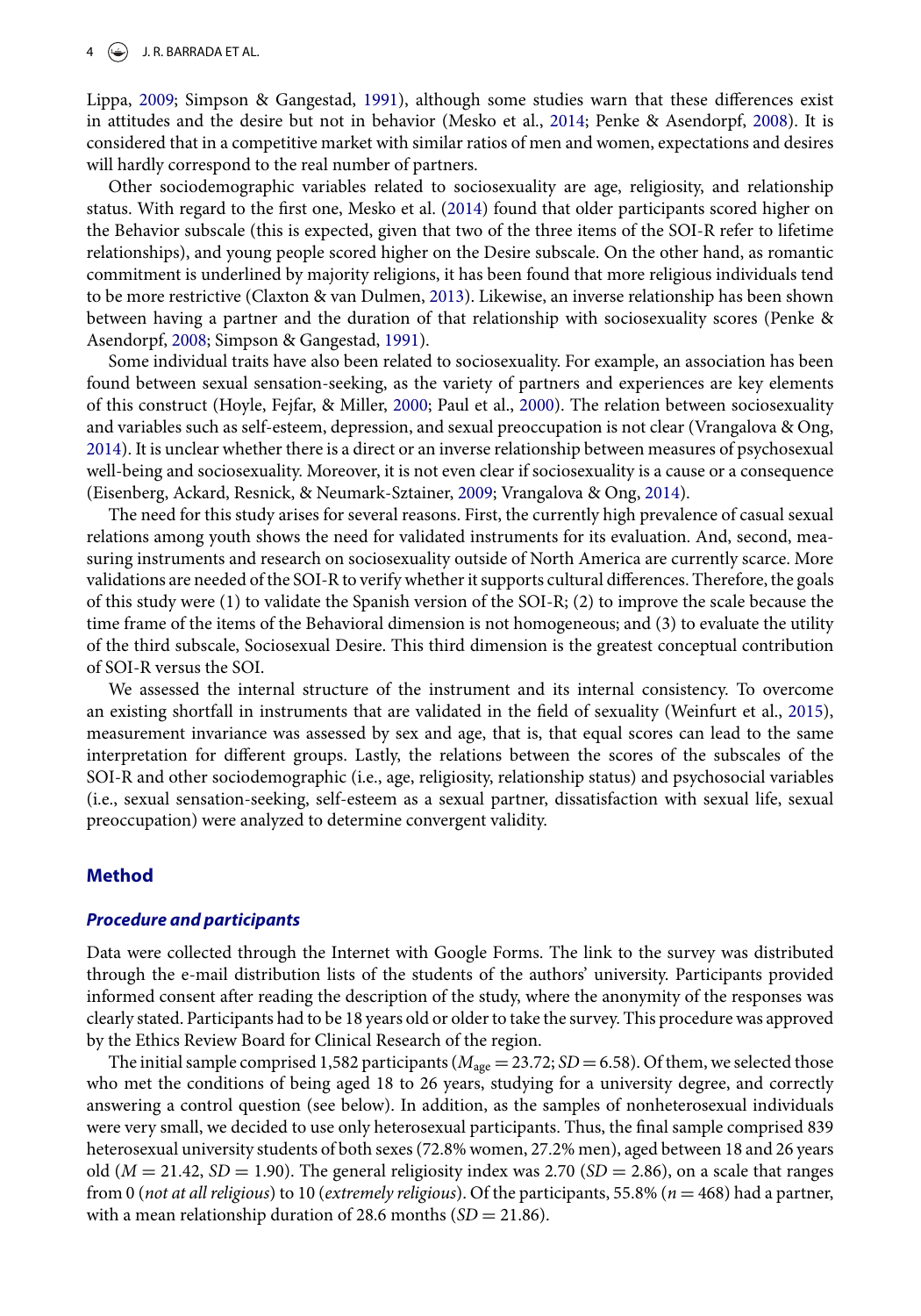#### *Instruments*

#### *Sociodemographic and sexual behavior questionnaire*

We asked participants about their sex, age, level of religiosity, sexual orientation (heterosexual, homosexual, bisexual, other), and whether they had a partner (and if so, duration, in months, of the relationship). We also asked about the lifetime number of sexual partners, with the same response options as the first three items of the SOI-R.

#### *Sociosexual Orientation Inventory-Revised*

This scale (SOI-R; Penke & Asendorpf, [2008\)](#page-9-8) has been described in the Introduction. We used the version with nine response options, ranging from 1 to 9. The English version of the SOI-R was translated into Spanish by an expert in sexuality research using a forward translation procedure. Both the translated and the original version were given to a bilingual expert in translating psychological and sexological manuscripts to ensure the correspondence between the two versions. Then, the Spanish translation was analyzed by two experts in psychological assessment and sexuality research to identify and suggest changes to items that were not clear and understandable. No changes were made at this phase of the study. Finally, the resulting version was given to two individuals with characteristics similar to the final sample. They were given the same task as the experts in psychological assessment and sexuality research. No changes were made at this phase either.

#### *Sexual Sensation Seeking Scale*

This scale (SSSS; Kalichman et al., [1994\)](#page-9-16) has 11 items that assess sexual sensation-seeking with a single component (e.g., "I like to have new and exciting sexual experiences and sensations"). It is rated on a scale ranging from 1 (*not at all like me*) to 4 (*very much like me*). Higher scores indicate greater sexual sensation-seeking. We used the Spanish adaptation of Teva and Bermúdez [\(2008\)](#page-9-17).

#### *Sexuality Scale*

This scale (SS; Snell & Papini, [1989\)](#page-9-18) consists of 15 items assessing perceptions of one's own sexuality on three components: self-esteem as sexual partner (e.g., "I'm a good sexual partner"), dissatisfaction with sexual life (e.g., "I'm depressed about the sexual aspects of my life"), and sexual preoccupation (e.g., "I'm constantly thinking about having sex"). It is rated on a Likert-type scale ranging from 1 (*disagree*) to 5 (*agree*). We used the Spanish version of Soler et al. [\(2016\)](#page-9-19).

#### *Control question*

Embedded in the SS as its 16th item and in order to check whether the participants paid enough attention to the wording of the items, we introduced an item asking the participants to respond to it with *disagree*. Without this question, sample size would have been 883, so this item led to excluding 5% of the respondents.

#### *Data analysis*

First, we studied the internal structure of the SOI-R with confirmatory factor analysis (CFA) and an exploratory structural equation modeling (ESEM) approach (Asparouhov & Muthén, [2009\)](#page-8-7). ESEM is a technique that, unlike CFA, permits all items to load on all factors, and, unlike exploratory factor analysis, permits the correlation between item uniquenesses and tests measurement invariance. The selection between ESEM and CFA models was based on goodness of fit. We tested models where the original wording of SOI-R Item 1 was maintained and where we changed it to a lifetime reference. The selection between those models was based on model fit and loading sizes. We expected that a more homogenous time frame between items would increase loadings. Models were analyzed using robust maximumlikelihood estimator (MLR).

Goodness of fit of all the derived models was assessed with the common cutoff values for the fit indices (Hu & Bentler, 1999). Comparative fit indeces (CFI) and Tucker-Lewis indeces (TLI) with values greater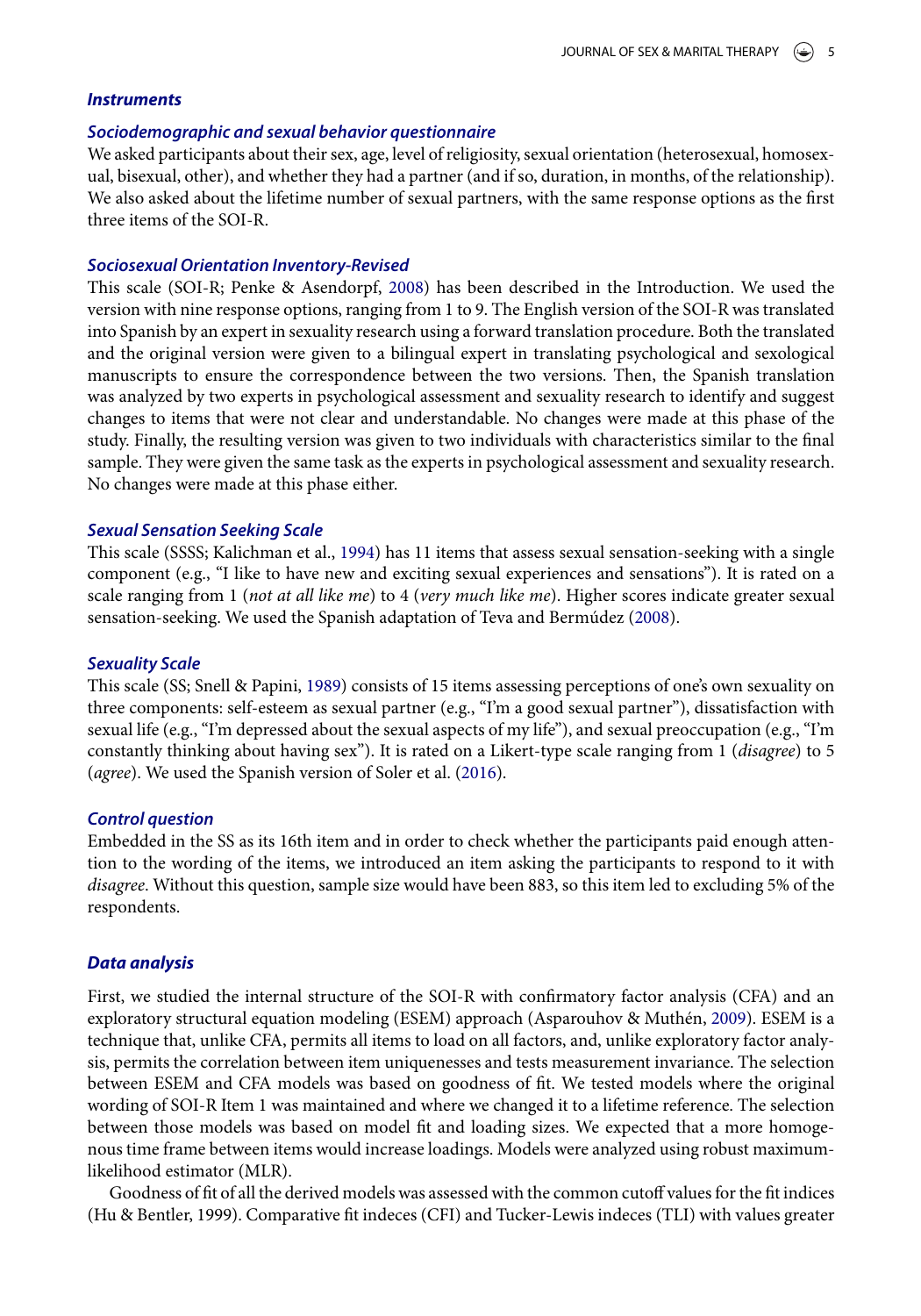than .95 and a root mean square error of approximation (RMSEA) less than .06 were indicative of a satisfactory fit. We also carried out a factor invariance study, splitting the sample by sex and age (divided by the median age; younger group, age in the range of [18, 20], *n* = 364; older group, age in the range of [21, 26],  $n = 475$ ). To test the invariance, the equality (or minimal difference) of the fit between consecutive and more restrictive models was evaluated. We tested whether equal form, loading, intercepts, and residuals between models could be justified. We considered these restrictions to be satisfactorily met if the decrease in CFI was lower than .01 and RMSEA increased by less than .015 (Chen, [2007;](#page-8-8) Cheung & Rensvold, [2002\)](#page-8-9).

After defining the internal structure of the SOI-R, we evaluated the reliability of the scores for each dimension. Reliabilities of the sum of observed scores were computed with Cronbach's alpha. The association of the three SOI-R scales and the other variables were assessed with Pearson correlations for numerical variables and with Cohen's *d* for dichotomous variables. The incremental validity of the third component of the SOI-R, Desire, with respect to the other two components already present in the SOI, was evaluated with hierarchical regressions. CFA and ESEM analyses were performed with M*plus* 7 (Muthén & Muthén, [2012\)](#page-9-20), and the rest of the analysis with R 3.3.1 (R Core Team, [2016\)](#page-9-21).

# **Results**

# *Internal structure, invariance, and reliabilities*

First, we decided between the CFA and the ESEM approach to model the inter-item correlations of the SOI-R. As can be seen in [Table 1,](#page-1-0) the fit of the ESEM models ( $M2$  and  $M4$ ;  $M =$  Model) was better than the fit of the CFA models (M1 and M3), with  $\Delta$ RMSEA  $\leq$  -.023,  $\Delta TLI \geq$  .020, and  $\Delta CFI \geq$  .019. The ESEM models showed an excellent fit (RMSEA ≤ .045, TLI ≥ .983, CFI ≥ .994). Second, we decided between the original wording version and the version with modified Item 1. In terms of fit, there were no relevant differences between versions, but the loading of the first item showed a substantial increment in the modified version (.65 versus .90). Considering the ESEM results with the modified version of the scale, the three theoretically expected factors were found. The primary loadings were very high (mean unsigned loading = .83). Some minor cross-loadings were detected, with a maximum unsigned value of .19. These cross-loadings can justify the better fit of the ESEM models. Item loadings can be seen in [Table 2.](#page-2-1)

We tested the measurement invariance of the modified SOI-R by splitting the sample by sex and age. For men and women and for younger and older university students, the model fit the data satisfactorily. When we incorporated consecutive parameter restrictions of equal loadings, intercepts, and residuals, all the changes of model fit were within the range of acceptable changes ( $\max_{\text{ARMSEA}} = .012$ ,  $max_{\Delta CFI} = -.010$ .

Once the measurement invariance of the modified SOI-R was justified, we compared the mean and standard deviations by sex and age group and the inter-factor correlations. Whereas men and women showed trivial differences in the Behavior dimension, men scored 0.36 standard deviations higher than women in Attitudes, and 0.89 standard deviations in Desire. With respect to age, the largest difference was found in the Behavior factor, where older students scored 0.64 standard deviations higher, and the size of the standard deviation was almost doubled. For older and younger students, the inter-factor correlations were almost identical. When comparing men and women, the correlation between Desire and Behavior was higher for women,  $r = .46$ , than for men,  $r = .23$ . The different dimensions showed low-medium correlations, *rs* in the range of [.23, .49].

The reliabilities of the three modified SOI-R scales were adequate,  $\alpha_{\text{Behavior}} = .93$  (.88 with the original version),  $\alpha_{\text{Attitude}} = .82$ , and  $\alpha_{\text{Desire}} = .84$ . For the rest of the instruments used, Cronbach's alphas were also satisfactory, in the range of [.77, .91].

# *Relation with other variables*

The relation between the SOI-R scores and the remaining variables of the study was analyzed (see [Table 3\)](#page-6-0). We found moderate and statistically significant relations between the three components of the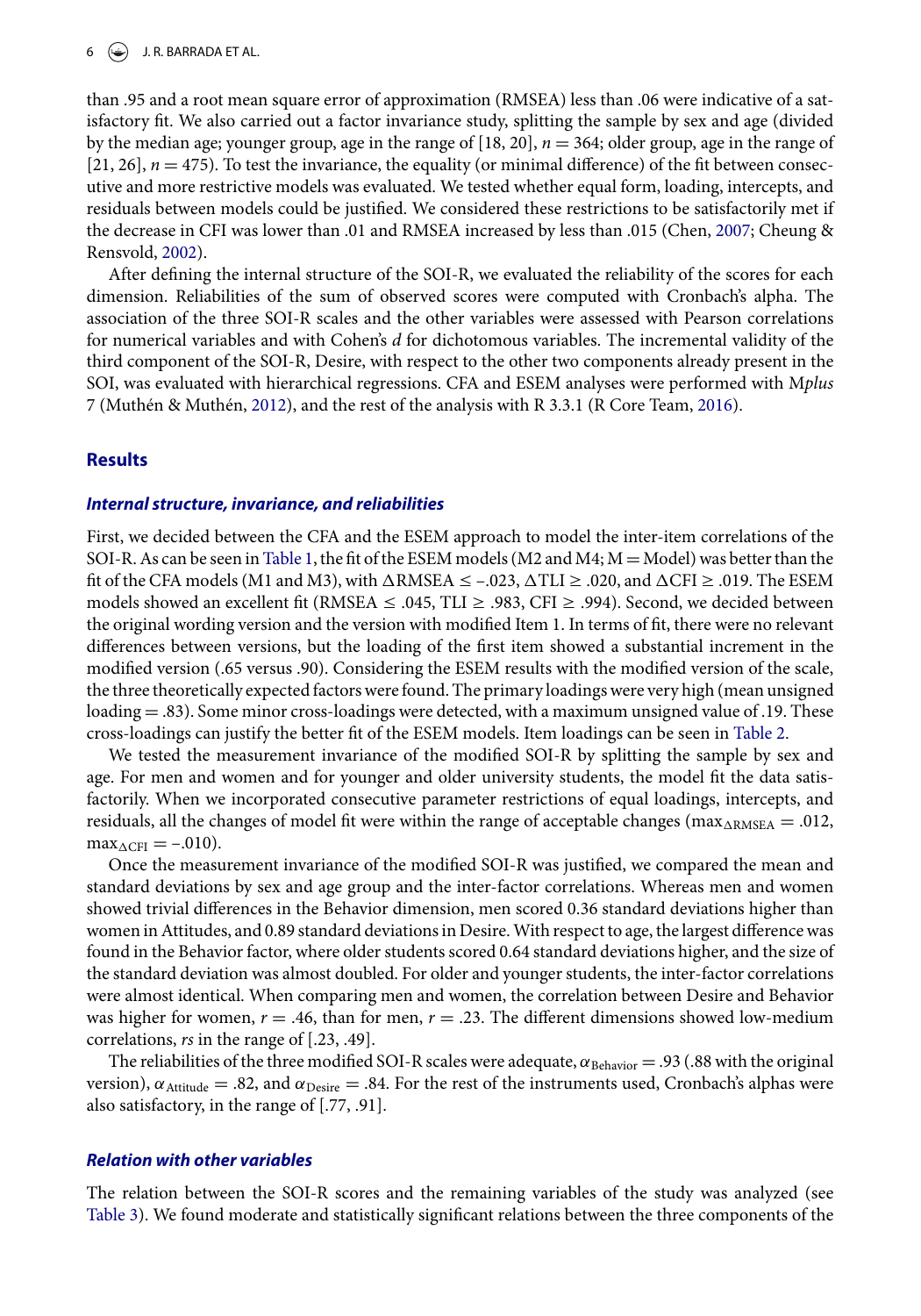<span id="page-6-0"></span>Table 3 Descriptive statistics, Cronbach's alphas, and relations of the different variables.

|                                              |           |            | Mean SD Alpha            | $\overline{1}$ | 2                     | 3                           | 4                 | 5         | 6                    | 7      | 8             | 9            | 10            |  |  |
|----------------------------------------------|-----------|------------|--------------------------|----------------|-----------------------|-----------------------------|-------------------|-----------|----------------------|--------|---------------|--------------|---------------|--|--|
|                                              |           |            |                          |                |                       | <b>Pearson Correlations</b> |                   |           |                      |        |               |              |               |  |  |
| 1. SOI-R Behavior                            |           | 8.78 5.60  | .93                      |                |                       |                             |                   |           |                      |        |               |              |               |  |  |
| 2. SOI-R Attitude                            |           | 17.85 6.85 | .82                      | .45            |                       |                             |                   |           |                      |        |               |              |               |  |  |
| 3. SOI-R Desire                              | 11.07     | 5.83       | .84                      | .25            | .43                   |                             |                   |           |                      |        |               |              |               |  |  |
| 4. SSSS                                      | 26.18     | 5.34       | .77                      | .33            | .49                   | .40                         |                   |           |                      |        |               |              |               |  |  |
| 5. SS Self-Esteem as Sexual<br>Partner       | 18.71     | 4.16       | .91                      | .26            | .17                   | .11                         | .36               |           |                      |        |               |              |               |  |  |
| 6. SS Dissatisfaction With Sexual<br>Life    | 9.31 4.37 |            | .86                      | $-.21$         | $-.05$                |                             | $.24 - .13 - .51$ |           |                      |        |               |              |               |  |  |
| 7. SS Preoccupation With Sex                 |           | 9.56 4.42  | .88                      | .13            | .20                   | .37                         | .44               | $.10\,$   | .17                  |        |               |              |               |  |  |
| 8. Time With Partner (in months) 28.60 21.86 |           |            | $\overline{\phantom{m}}$ | $-.20$         | $.00\,$               | $-.13$                      | .03               | .09       | $-.05$               | $-.07$ |               |              |               |  |  |
| 9. Religiosity                               | 2.70      | 2.86       | $\overline{\phantom{m}}$ | $-.14$         | $-.35$                |                             | $-12 - 14 - 02$   |           | $-.01$               | $-.02$ | .01           |              |               |  |  |
| 10. Age                                      | 20.92     | 1.90       |                          | .29            | .15                   | .02                         | .11               | .17       | $-.12$               | .00    | .29           | $-.04$       |               |  |  |
|                                              |           |            |                          |                |                       |                             |                   | Cohen's d |                      |        |               |              |               |  |  |
| 11. In a Romantic Relationship               | .56       | .50        |                          |                | $-0.31 - 0.35 - 0.91$ |                             | 0.02              |           | $0.28 - 0.91 - 0.08$ |        |               |              | $0.10 \ 0.10$ |  |  |
| 12. Sex                                      | .27       | .45        |                          | $-0.09$        | 0.32                  | 0.81                        | 0.48              | 0.14      | 0.20                 |        | $0.63 - 0.09$ | $-0.04$ 0.16 |               |  |  |

*Notes*. SOI-R = Sociosexual Orientation Inventory-Revised; SSSS = Sexual Sensation-Seeking Scale; SS = Sexuality Scale. *n* = 839 for all the effects except for those involving Time With Partner, where  $n = 463$ . Values in boldface correspond to statistically significant correlations with p values adjusted for multiple comparisons with Holm (1979) correction. Sex was coded with a dummy variable, where  $0 =$  *women* and  $1 =$  *men*. In a Romantic Relationship was coded with a dummy variable, where  $0 =$  *no* and  $1 =$  *yes*.

SOI-R and sexual sensation-seeking (*r*s in the range of [.33, .49]) and somewhat lower ones with selfesteem as sexual partner (*r*s in the range of [.11, .26]) and sexual preoccupation (*r*s in the range of [.13, .37]). The three SOI-R dimensions presented all the possible relations with dissatisfaction with sexual life, from negative with Behavior,  $r = -0.21$ , to positive with Desire,  $r = 0.24$ , passing through negligible with Attitude,  $r = -.05$ . Longer relationships were associated with lower Behavior scores,  $r = -.20$ . All three factors of the SOI-R were negatively related to religiosity, with the highest correlation with Attitude,  $r = -.35$ . As found with the measurement invariance results, older students tended to have higher Behavior scores,  $r = .29$ . Being in a romantic relationship was negatively related to the three SOI-R dimensions, with a larger effect with respect to Desire,  $d = 0.91$ . Whereas women and men did not show statistically significant differences in Behavior scores,  $d = 0.09$ , large and small differences were found with respect to Attitude and Desire,  $d = .32$  and  $d = .81$ , respectively.

Finally, we tested the incremental validity of the SOI-R Desire scores when predicting several variables from the other two SOI-R dimensions that were already in the regression models (Model 1, with Behavior and Attitude as predictors; Model 2, adding Desire). For Sexual Sensation-Seeking scores, the Desire scores added 3.9% of explained variance,  $R_{\text{adj, Model1}}^2 = .252$ ,  $\Delta R_{\text{adj, Model2}}^2 = .039$ ,  $t(835) = 6.831$ ,  $p < .001$ ; for SS Sexual Life Dissatisfaction, 9.1% of explained variance was gained,  $R^2_{\text{adj, Model1}} = .045, \ \Delta R^2_{\text{adj, Model2}} = .091, \ t(835) = 9.441, \ p < .001; \text{ for SS \text{S} S}$  Sexual Preoccupation, an additional 10% of variance was explained,  $R_{\text{adj, Model1}}^2 = .039$ ,  $\Delta R_{\text{adj, Model2}}^2 = .100$ ,  $t(835) = 9.902$ ,  $p <$ .001; for SS Self-Esteem as Sexual Partner, the inclusion of Desire did not change the explained variance,  $R^2_{\text{adj, Model1}} = .066, \, \Delta R^2_{\text{adj, Model2}} = .000, \, t(835) = 0.751, \, p = .453.$ 

#### **Discussion**

In recent years, it has been confirmed that casual sex is a common form of sexual experience in college students (Calzo, [2013;](#page-8-11) Correa, Castro, Barrada, & Ruiz-Gómez, [in press;](#page-8-12) Fielder, Carey, & Carey, [2013\)](#page-8-13). Therefore, it is interesting to have valid and reliable tools that allow us to determine youths' orientation toward sociosexuality (Kinsey et al., [1948\)](#page-9-22). The goal of this study was, on the one hand, to validate the Spanish version of the SOI-R, including some improvements, and, on the other, to provide evidence of the utility of the Sociosexual Desire subscale, one of the great contributions of the SOI-R.

Several conclusions and relevant contributions of the study can be extracted. It has been shown that the SOI-R is a valid and reliable instrument in Spanish. Its factors have high internal consistency, similar to those in the original scale (Penke & Asendorpf, [2008\)](#page-9-8) and the Hungarian and Portuguese validations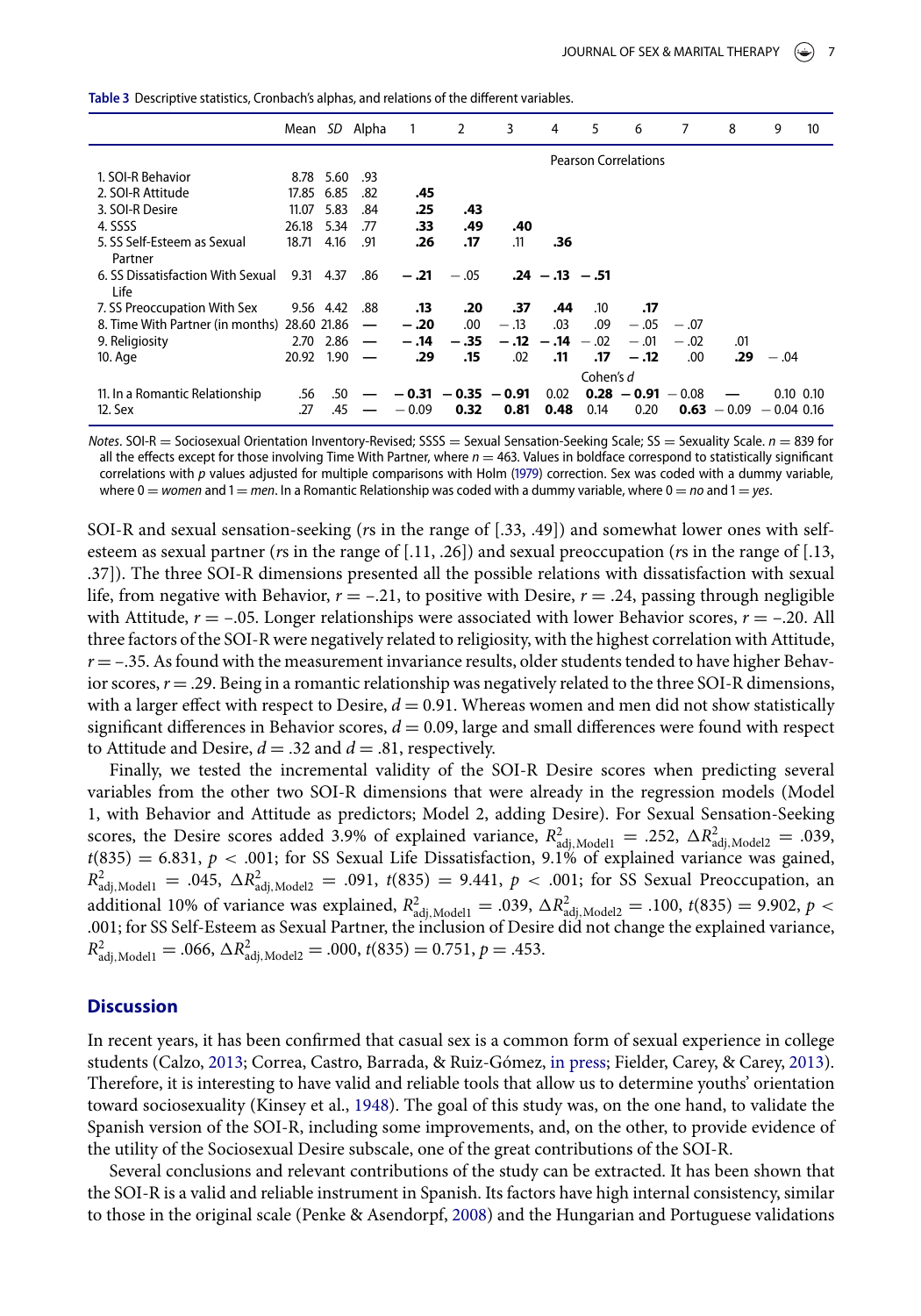(Mesko et al., [2014;](#page-9-12) Neto, [2016\)](#page-9-13). The Spanish version has the same three-dimensional structure as the original one, with moderate relations between the factors. This allows us to state that sociosexuality is not a unitary concept but instead has different components that can be considered independently (Penke, [2011;](#page-9-3) Penke & Asendorpf, [2008\)](#page-9-8).

One of the main contributions of the study is the proposal of changing the first item of the scale ("With how many different partners have you had sex within the past 12 months?"). While this item establishes a time frame, the other two items of the Behavior subscale do not define any specific time frame and, therefore, they can be understood as lifetime questions. We propose to change the time frame of the first item ("With how many partners have you had sex in your lifetime?"). As a result, the factor loading of this item increased and, thereby, also the internal consistency. Given that there are only three items per dimension, it is especially relevant to have highly reliable items. The rest of the analyses of the study were carried out with the modified version of the scale.

Another contribution of the study is the analysis of invariance between sexes and as a function of the participants' age. This fills a gap existing in many validated instruments in the field of sexuality (Weinfurt et al., [2015\)](#page-9-15). Penke and Asendorpf [\(2008\)](#page-9-8) conducted the analysis as a function of sex in the original version of the SOI-R. It is a suitable instrument for men and women but without taking age into account.

After assessing the instrument's internal structure and reliability, we analyzed the differences and relations between sociosexuality and the rest of the analyzed variables. Regarding sex, the expected results were obtained. Men scored higher than women in attitudes and, especially, in desire, but no differences were found in behavior. In the literature, biological, evolutionary, and social reasons are put forward to explain why men have more sociosexual desire than women (Lippa, [2009;](#page-9-7) Schmitt, [2005\)](#page-9-14). The truth is that desire does not usually coincide with real behavior, which is limited by competition when seeking a sexual partner (Penke & Asendorpf, [2008;](#page-9-8) Simpson & Gangestad, [1991\)](#page-9-2). This difference between desire and behavior is more marked in men than in women because the correlation between dimensions is lower for men. Age is directly related to behavior and attitudes, but not to desire. This latter finding contradicts the results of Mesko et al. [\(2014\)](#page-9-12), who found an inverse relation with desire. The difference may be that the age range of the participants in their study (16–74 years) was much greater than that in our study (18–26 years). Desire may decrease at advanced ages, but in a short interval this may not be so.

Our results are consistent with the literature concerning the sociodemographic and psychosocial variables. Level of religiosity was negatively associated with the three factors of sociosexuality, especially with attitudes (Claxton & van Dulmen, [2013;](#page-8-4) Penke & Asendorpf, [2008\)](#page-9-8). Participants who had a partner scored lower in sociosexuality, especially in desire, which, in this case, is aimed at the partner (Penke & Asendorpf, [2008\)](#page-9-8). Our data show that it is possible to differentiate between sociosexual desire and global sexual desire (sexual preoccupation) because the correlation between the two is medium to low. Additionally, sociosexual desire and global sexual desire present a differentiable pattern of associations with third variables. Thus, whereas being in a couple relationship is barely related to a lower global desire, it is closely related to lower sociosexual desire. In addition, we found a direct relationship between the three dimensions of sociosexuality and sexual sensation-seeking, especially with attitudes (Claxton & van Dulmen, [2013;](#page-8-4) Paul et al., [2000\)](#page-9-0).

The study also provides information about the relationship between sociosexuality and three previously little studied variables, such as self-esteem as a sexual partner, dissatisfaction with sexual life, and sexual preoccupation. As regards self-esteem as a partner, we found a direct relationship with all three subscales of sociosexuality. The same thing happened with sexual preoccupation, which was especially related to desire. This may be due to the fact that the questionnaire that was used (Snell & Papini, [1989\)](#page-9-18) labels a series of questions related to sexual desire as *preoccupation*. We also found that dissatisfaction with sexual life is related to sociosexual desire but not to past behavior or to attitudes. Even so, further research in this field is necessary to examine the antecedents of sociosexuality and their possible role as mediators between casual sex and its consequences (Owen, Fincham, & Moore, [2011;](#page-9-23) Vrangalova, [2015;](#page-9-24) Vrangalova & Ong, [2014\)](#page-9-1).

Hierarchical regression analyses provide more evidence of the appropriateness of considering Sociosexual Desire as a theoretically relevant dimension. By including it, the explanatory capacity of the models doubled and even tripled for variables such as sexual dissatisfaction or sexual preoccupation.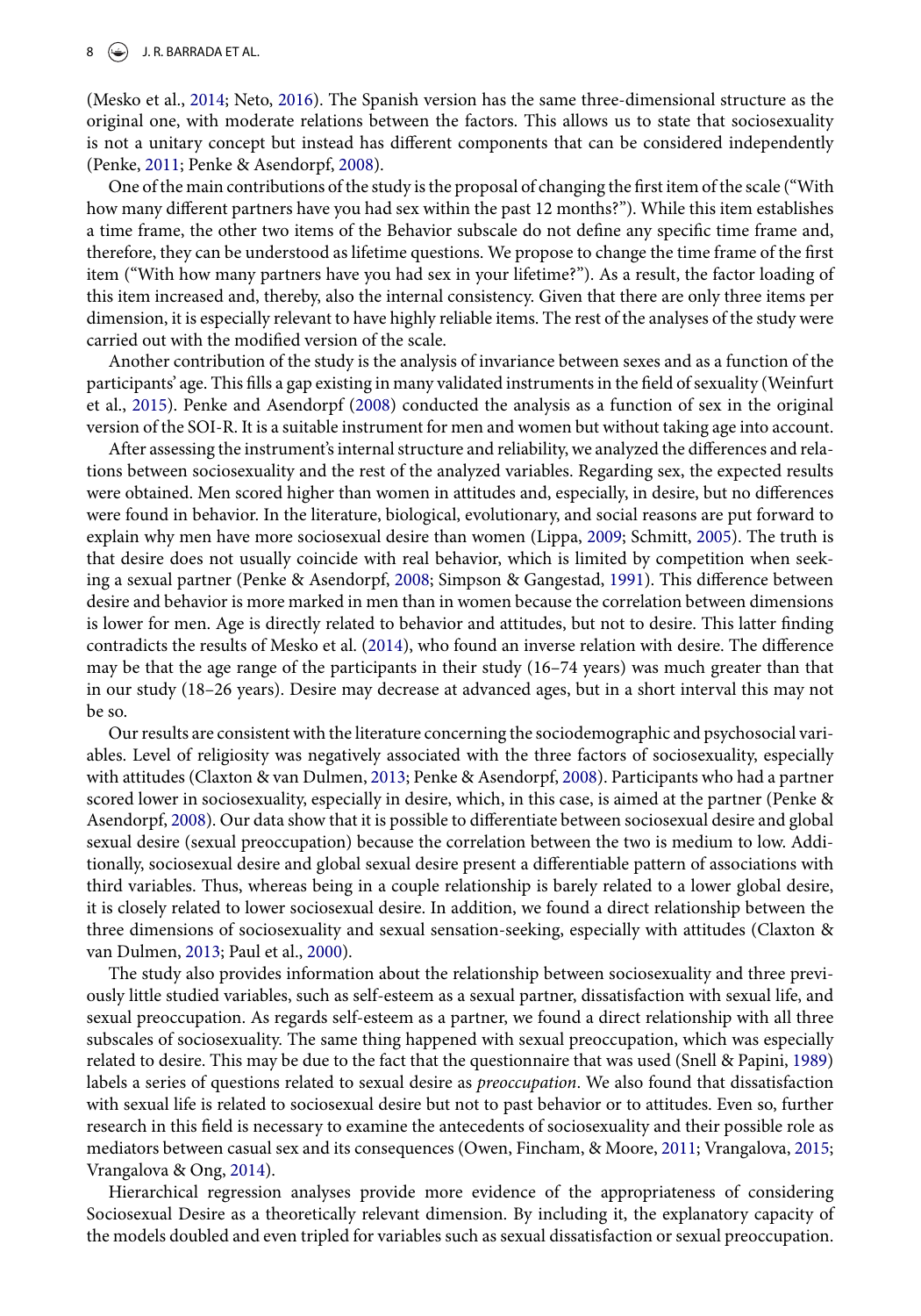In many current studies on sociosexuality, the SOI is still being used (Simpson & Gangestad, [1991\)](#page-9-2), possibly due to tradition. However, the results obtained in this research support the new version of the SOI-R (Penke & Asendorpf, [2008\)](#page-9-8). This new instrument overcomes the deficiencies detected in the SOI presented in the Introduction. The SOI-R offers more complete information about behavior and attitudes toward sociosexuality, and it adds the evaluation of desire, very pertinent in view of the results. Therefore, we recommend its use in future research.

This study provides useful information for the evaluation of sociosexuality, although its results should be interpreted with caution. The main limitation, due to the composition of the sample, is the difficulty in generalizing the results. The sample is composed only of heterosexual university students, with a small age range between 18 and 26 years, a population with more autonomy and less restrictions than others. Thus, studies with people of different sexual orientations are needed, which would allow us to compare outcomes and determine the different behavior patterns regarding casual sex (Claxton & van Dulmen, [2013\)](#page-8-4). Such studies should use samples of nonuniversity youth, to compare as a function of the level of education.

However, the contributions of the present study should be valued. Firstly, the study has provided the first valid and reliable instrument in Spanish to assess sociosexuality. This will allow performing comparative studies in other geographical and cultural contexts. We corroborated the three-dimensional structure of the SOI-R (Penke & Asendorpf, [2008\)](#page-9-8), as well as its superiority to the SOI (Simpson & Gangestad, [1991\)](#page-9-2). The instrument has been improved, eliminating a possible misunderstanding with regard to the time frames of the evaluation of the behavioral factor. It has provided evidence of the relevance of the evaluation of sociosexual desire, a singular and differential construct from global sexual desire. Differences as a function of sex and age were confirmed through analysis of invariance, something rare in the area of sexuality. We assessed the relationship between the components of sociosexuality and other sociodemographic and psychosocial variables. And, finally, we confirmed the relevance of sociosexuality and casual sex for youth.

## **References**

- <span id="page-8-1"></span>Asendorpf, J. B., & Penke, L. (2005). A mature evolutionary psychology demands careful conclusions about sex differences. *Behavioral and Brain Sciences*, *28*, 275–276. doi[:10.1017/S0140525X05220058](https://doi.org/10.1017/S0140525X05220058)
- <span id="page-8-7"></span>Asparouhov, T., & Muthén, B. (2009). Exploratory structural equation modeling. *Structural Equation Modeling*, *16*, 397–438.
- <span id="page-8-2"></span>Banai, B., & Pavela, I. (2015). Two-dimensional structure of the Sociosexual Orientation Inventory and its personality correlates. *Evolutionary Psychology*, *13*, 1–7. doi[:10.1177/1474704915604541](https://doi.org/10.1177/1474704915604541)
- <span id="page-8-11"></span>Calzo, J. P. (2013). Hookup sex versus romantic relationship sex in college: Why do we care and what do we do? *Journal of Adolescent Health*, *52*, 515–516. doi[:10.1016/j.adohealth.2013.03.001](https://doi.org/10.1016/j.adohealth.2013.03.001)
- <span id="page-8-8"></span>Chen, F. F. (2007). Sensitivity of goodness of fit indexes to lack of measurement invariance. *Structural Equation Modeling*, *14*, 464–504.
- <span id="page-8-9"></span>Cheung, G. W., & Rensvold, R. B. (2002). Evaluating goodness-of-fit indexes for testing measurement invariance. *Structural Equation Modeling*, *9*, 233–255.
- <span id="page-8-3"></span>Clark, A. P. (2006). Are the correlates of sociosexuality different for men and women? *Personality and Individual Differences*, *41*, 1321–1327. doi[:10.1016/j.paid.2006.05.006](https://doi.org/10.1016/j.paid.2006.05.006)
- <span id="page-8-4"></span>Claxton, S. E., & van Dulmen, M. H. M. (2013). Casual sex relationships and experiences in emerging adulthood. *Emerging Adulthood*, *1*, 138–150. doi[:10.1177/2167696813487181](https://doi.org/10.1177/2167696813487181)
- <span id="page-8-12"></span>Correa, A. B., Castro, A., Barrada, J. R., & Ruiz-Gómez, P. (in press). Sociodemographic and psychosexual characteristics of [students from a Spanish university who engage in casual sex.](https://doi.org/10.1007/s13178-017-0274-0) *Sexuality Research and Social Policy*. doi:10.1007/s13178- 017-0274-0
- <span id="page-8-6"></span>Eisenberg, M. E., Ackard, D. M., Resnick, M. D., & Neumark-Sztainer, D. (2009). Casual sex and psychological health among young adults. Is having "friends with benefits" emotionally damaging? *Perspectives on Sexual and Reproductive Health*, *41*, 231–237. doi[:10.1363/4123109](https://doi.org/10.1363/4123109)
- <span id="page-8-13"></span>Fielder, R. L., Carey, K. B., & Carey, M. P. (2013). Are hookups replacing romantic relationships? A longitudinal study of first-year female college students. *Journal of Adolescent Health*, *52*, 657–659. doi[:10.1016/j.adohealth.2012.09.001](https://doi.org/10.1016/j.adohealth.2012.09.001)
- <span id="page-8-0"></span>García, J. R., Reiber, C., Massey, S. G., & Merriwether, A. M. (2012). Sexual hookup culture: A review. *Review of General Psychology*, *16*, 161–176. doi[:10.1037/a0027911](https://doi.org/10.1037/a0027911)
- <span id="page-8-10"></span>Holm, S. (1979). A simple sequentially rejective multiple test procedure. *Scandinavian Journal of Statistics*, *6*, 65–70.
- <span id="page-8-5"></span>Hoyle, R. H., Fejfar, M. C., & Miller, J. D. (2000). Personality and sexual risk taking: A quantitative review. *Journal of Personality*, *68*, 1203–1231. doi[:10.1111/1467-6494.00132](https://doi.org/10.1111/1467-6494.00132)